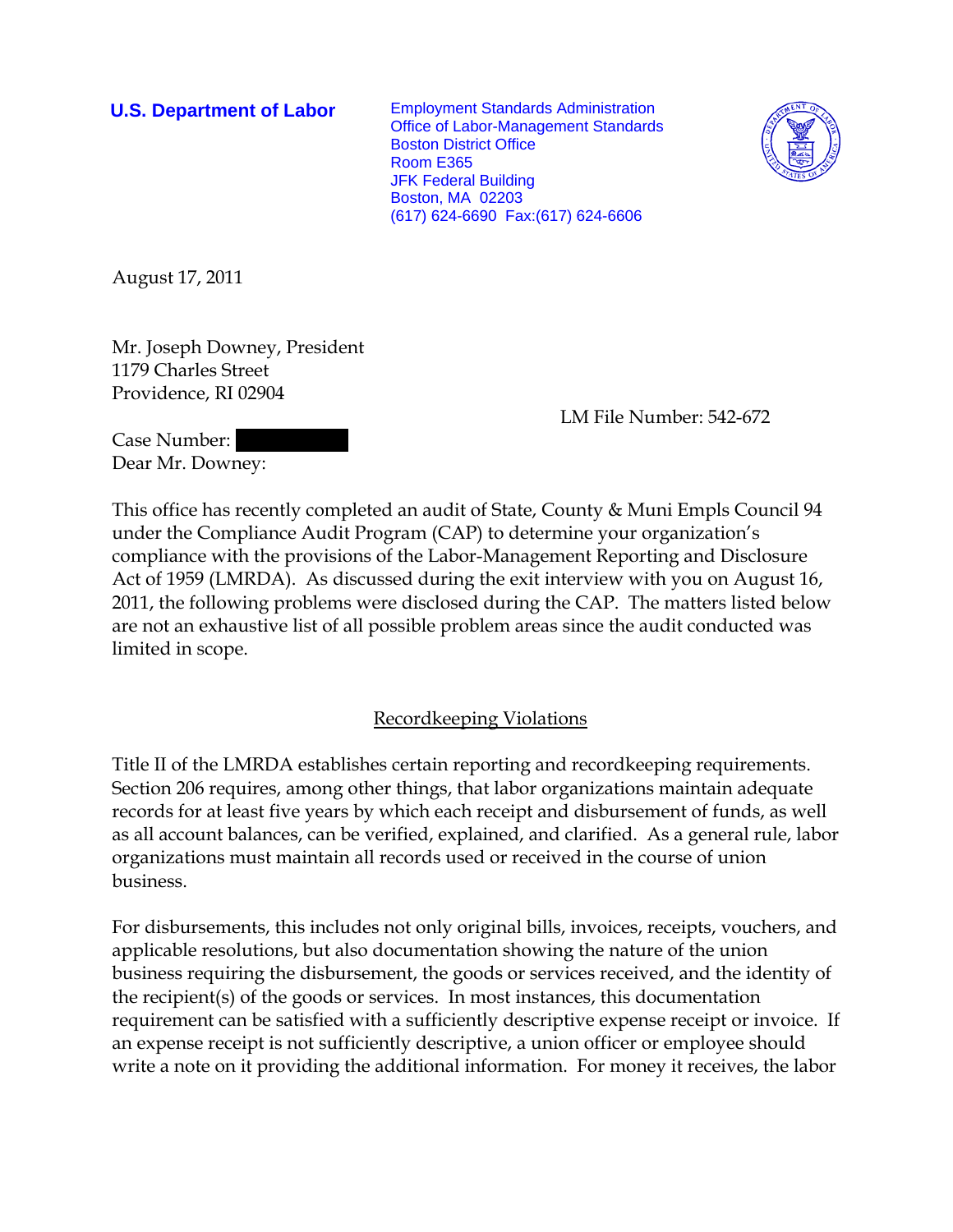Mr. Joseph Downey August 17, 2011 Page 2 of 4

organization must keep at least one record showing the date, amount, purpose, and source of that money. The labor organization must also retain bank records for all accounts.

The audit of Council 94's 2009 records revealed the following recordkeeping violations:

1. Lost Wages

Council 94 did not retain adequate documentation for lost wage reimbursement payments to a union officer and union member totaling at least \$3,035.44. The union must maintain records in support of lost wage claims that identify each date lost wages were incurred, the number of hours lost on each date, the applicable rate of pay, and a description of the union business conducted. The OLMS audit found that Council 94 did retain an e-mail noting that the two individuals were authorized to be paid for lost time, the number of hours each and their rate of pay. The e-mail did not note the exact dates of the lost time or the union purpose. The Council retained the schedule for the Delaware State Volunteer Member Organizer Training, February 9-18, 2009 as proof of the union purpose for the lost time.

During the exit interview, I provided a compliance tip sheet, *Union Lost Time Payments*, and a sample of an expense voucher Council 94 may use to satisfy this requirement. The sample identifies the type of information and documentation that the union must maintain for lost wages and other officer expenses.

2. Receipt Dates not Recorded

Entries in Council 94's Quick Books receipts ledger reflect the date the union deposited money, but not the date money was received. Union receipts records must show the date of receipt. The date of receipt is required to verify, explain, or clarify amounts required to be reported in Statement B (Receipts and Disbursements) of the LM-2. The LM-2 instructions for Statement B state that the labor organization must record receipts when it actually receives money and disbursements when it actually pays out money. Failure to record the date money was received could result in the union reporting some receipts for a different year than when it actually received them.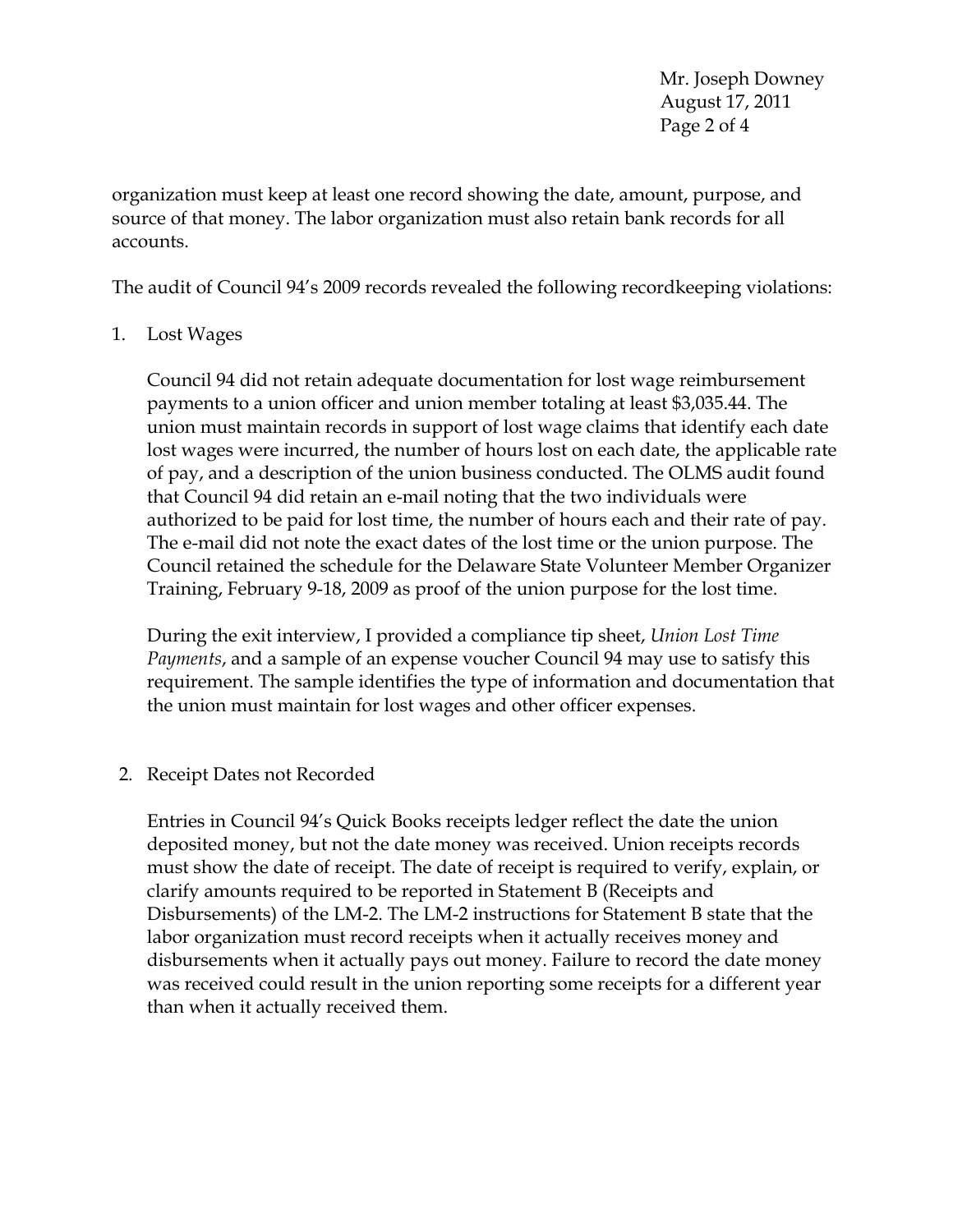Mr. Joseph Downey August 17, 2011 Page 3 of 4

Based on your assurance that Council 94 will retain adequate documentation in the future, OLMS will take no further enforcement action at this time regarding the above violations.

## Reporting Violations

The audit disclosed a violation of LMRDA Section 201(b), which requires labor organizations to file annual financial reports accurately disclosing their financial condition and operations. The Labor Organization Annual Report LM-2 filed by Council 94 for fiscal year ending December 31, 2009, was deficient in the following areas:

1. Disbursements To Officers and Employees

Council 94 did not report some disbursements and reimbursements to officers and employees totaling at least \$95,718.91 in Schedule 11 (All Officers and Disbursements to Officers) and Schedule 12 (Disbursements to Employees). It appears that the Council reported these payments in Schedules 15 through 19.

The union must report in Column D of Schedules 11 and 12 (Gross Salary Disbursements) salary disbursements to include any lost time and severance pay. The union must report in Column F of Schedules 11 and 12 (Disbursements for Official Business) direct disbursements to officers and employees for reimbursement of expenses they incurred while conducting union business. In addition, the union must report in Column F of Schedules 11 and 12 indirect disbursements made to another party (such as a credit card company) for business expenses union personnel incur. However, the union must report in Schedules 15 through 19 indirect disbursements for business expenses union personnel incur for transportation by public carrier (such as an airline) and for temporary lodging expenses while traveling on union business. The union must report in Column G (Other Disbursements) of Schedules 11 and 12 any direct or indirect disbursements to union personnel for expenses not necessary for conducting union business.

## 2. Cash Receipts and Disbursement Reconciliation

The cash receipts and disbursement figures reported in Statement B are not the cash receipts and disbursement figures according to the union's books after reconciliation to the bank statements. Council 94 did not report the dues received from member locals for transmittal to them and the International in Items 46 (On Behalf of